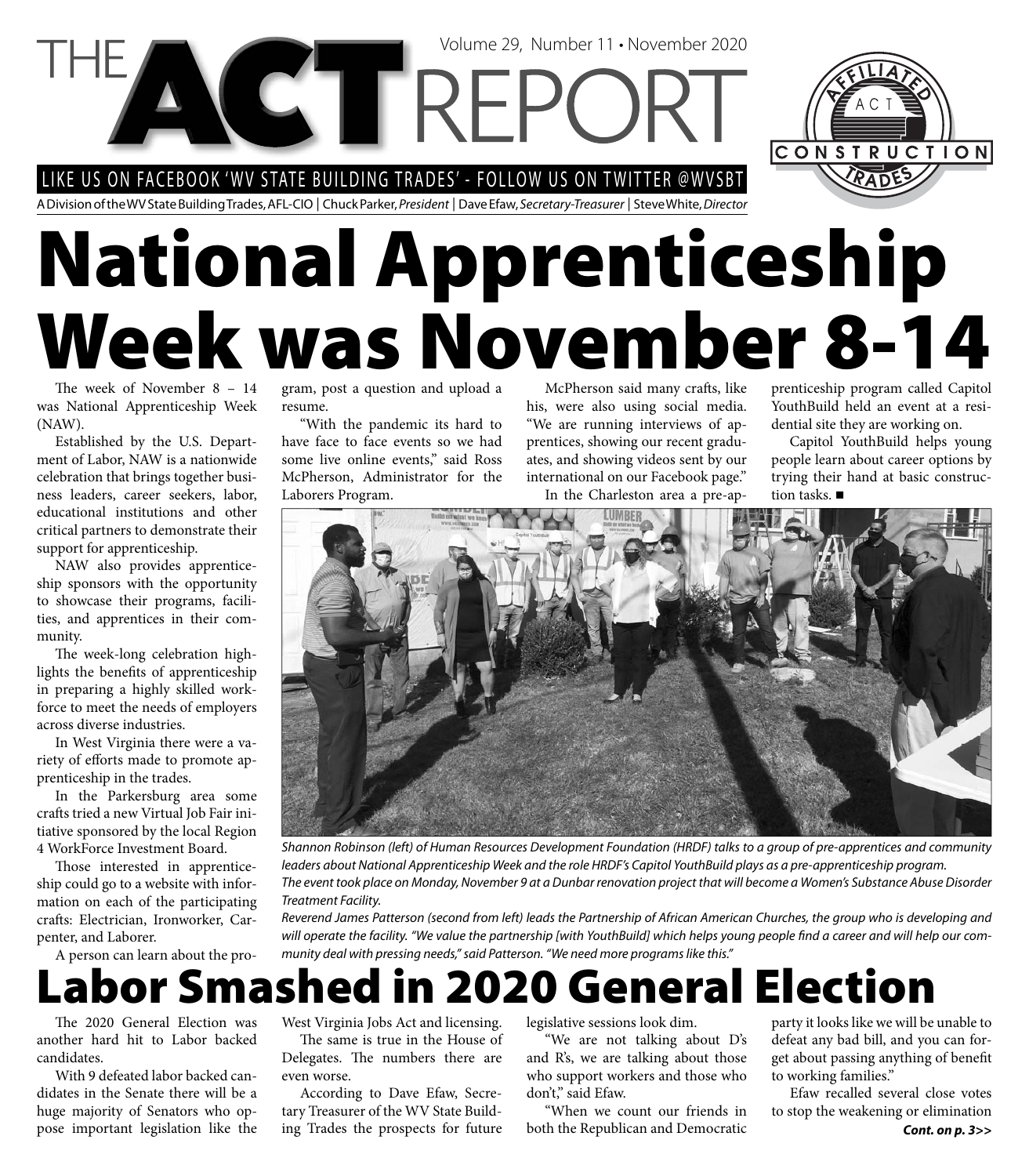### **Kanawha School Construction Bids Erratic, Industry Collapses for General Contractors** *2016 Flood Replacements*

"The repeal of pre-

vailing wage has de-

stroyed local contrac-

tors to the point they

are not even able to

bid projects"

**Paul Breedlove** 

Business Manager Charleston Building Trades

Long awaited school replacement projects from the 2016 floods in Kanawha County were finally bid.

The results were mixed for local workers, but the lack of bids and huge differences in bid numbers signal the collapse of the local school industry according to some.

Replacements for both the Hoover High and Clendenin Elementary Schools were awarded to nonunion General Contractors with most subcontractors being local union contractors.

Both projects were 90 percent funded by Federal FEMA funds. However, Davis-Bacon wage rates, the federal prevailing wage law, does not apply to the FEMA funds. And the WV Jobs Act did not apply either because of the federal funds.

There were only two bidders for each of the major school contracts and according to Paul Breedlove, Business Manager of the Charleston Building Trades. According to Breedlove only having two bids for these major projects is alarming and could signal the collapse of the local school building industry.

Hoover was awarded to Swope Construction from Bluefield at \$40,523,000.

P a r a m o u n t Construction from St. Albans bid \$54,935,000.

Clendenin Elementary was awarded to Ohio based Wolf Creek Construction at \$30,454,046. Hayslett Construction Company from Hurricane was the only other bidder at \$39,469,000.

"The repeal of prevailing wage has destroyed lo-

cal contractors to the point they are not even able to bid projects," said Breedlove. "We should have had three or four bidders for each project from the local area and there was only one, the out of town nonunion general contractors are getting all the work."

Labor costs on a school project

are estimated to be around 25 percent. And each of the projects had a significant amount of union subcontractors so the 30 percent price difference cannot be explained by wage differences.

Some theorize the huge bid ranges are the result of poorly detailed designs, others say with only two bids you really can't ex-

plain the results.

Site preparation for the Hoover location had been bid earlier and saw more bidders but a big range of bids. Both the low and high bidders

Seeding LLC at \$30,815,441. Trumbull, the only union bidder, came in second at \$26,319,443. "We will be watching for imported labor, project delays, change orders, and quality issues, similar to what we have seen since the prevailing wage law was repealed," said Breedlove.

"We know a portion of both projects will be built with local union labor, but there will be a significant part that won't be local and will likely be low wage imported labor."

were nonunion with low bid Doss Enterprises at \$19,700,000 and the high bid of S & E Clearing & Hydro

Breedlove also questions why there were only two bidders at a time when commercial contractors are looking for work.

"The repeal of prevailing wage is crushing local contractors. We are losing qualified local bidders as a result," said Breedlove. "Add to that apparent problems with the prints and having to deal with FEMA and we get mixed results that are a big disappointment." ■

### **Building Trades Councils Win Safety Awards**

The 20th annual Zero Injury Safety Awards recognized each of the five Building Trades Councils in West Virginia.

Established in 2000 by the National Maintenance Agreements Policy Committee, Inc. (NMAPC), the Zero Injury Safety Awards is an annual recognition program celebrating union contractors, labor organizations and owner-clients who work together to create injury-free job sites.

The Zero Injury Safety Award was created to recognize world-class safety and the importance of the role owners, contractors and labor share. 2020 awards for zero-injury projects in West Virginia, ranked by hours worked without an injury, are as follows:

- Enerfab Power & Industrial, Inc., the Upper Ohio Valley Building Trades Council and American Electric Power for 1,390,868 work hours at the Mitchell Power Plant, Moundsville, WV.
- Enerfab, the Charleston Building Trades and AEP for 637,561 work hours at the John Amos Power Plant, Saint Albans, WV.
- StructSure Scaffold Solutions, LLC, Charleston Building Trades and AEP for 533,343 work hours at John Amos, Saint Albans, WV.
- Minnotte Contracting Corporation, North Central West Virginia Building Trades and
- FirstEnergy Corporation for 525,251 work hours at the Harrison Power Station, Haywood, WV.
- Chapman Corporation, North Central WV Building Trades and FirstEnergy for 406,855 work hours at Harrison Power, Haywood, WV.
- Day & Zimmermann NPS, Inc., Tri-State Building Trades and AEP for 382,195 work hours at the Mountaineer Power Plant, New Haven, WV.
- Chapman Corporation, Upper Ohio Valley Building Trades and Covestro, LLC for 249,483 work hours at the New Martinsville Plant, New

Martinsville, WV.

• Burnham Industrial Contractors, North Central WV Building Trades and FirstEnergy for 237,499 work hours at Fort Martin Power Station, Maidsville, WV.

In addition, Councils won awards at project locations in bordering states and numerous Certificates of Merit for projects under 200,000 hours.

The NMAPC negotiates and administers the National Maintenance Agreements, a series of collective bargaining agreements utilized by more than 2,000 industrial contractors who employ members of fourteen building trades international unions.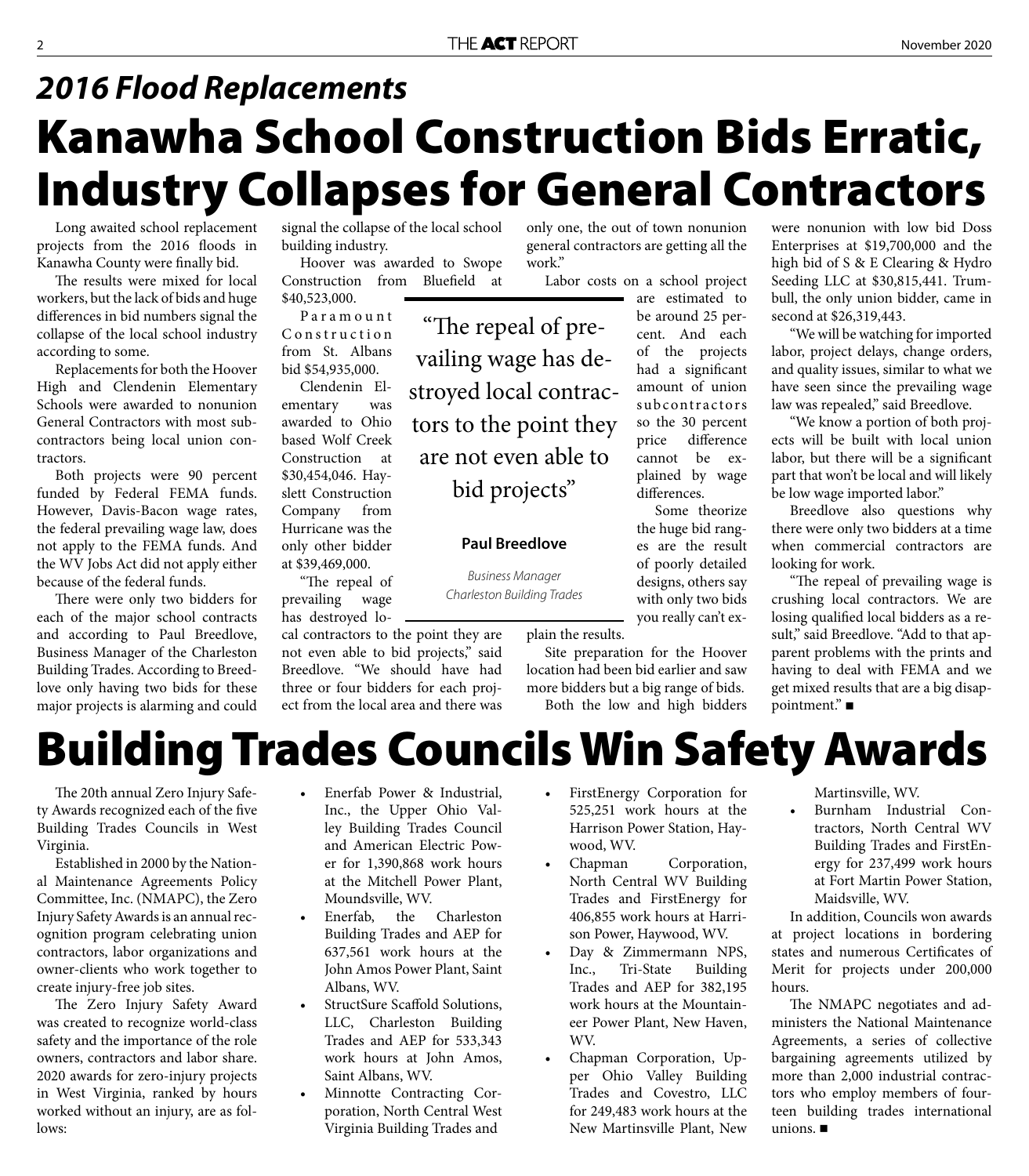# **November 2020 General Election Results**

|      | <b>1st Congressional District</b>    | 14th             | <b>David Childers (D)</b>         | 21st             |
|------|--------------------------------------|------------------|-----------------------------------|------------------|
|      | David McKinley (R) $\checkmark$      |                  | Pete Dougherty (D)                | 22nd             |
|      | Governor                             | 17th             | Andrew Robinson (D)               |                  |
|      | Ben Salango (D)                      |                  |                                   | 23rd             |
|      | <b>State Treasurer</b>               | 1st              | <b>House of Delegates</b>         | 24th             |
|      | John Perdue (D)                      |                  | Pat McGeehan (R) $\checkmark$     |                  |
|      |                                      |                  | Jack Wood (D)                     | 25 <sub>th</sub> |
|      | <b>Attorney General</b>              |                  | Phillip Diserio (D) $\checkmark$  | 26th             |
|      | Sam Petsonk (D)                      | 3rd              | Shawn Fluharty (D) $\checkmark$   | 27th             |
|      | <b>Secretary of State</b>            |                  | Erikka Storch (R) $\checkmark$    | 28th             |
|      | Natalie Tennant (D)                  | 4th              | Christian Turak (D)               | 30th             |
|      | <b>State Auditor</b>                 |                  | Lisa Zukoff (D) $\checkmark$      | 31st             |
|      | Mary Ann Claytor (D)                 | 5th              | Dave Pethtel (D) $\checkmark$     | 32nd             |
|      | <b>Agriculture Commissioner</b>      | 8th              | Andrew Alvarez (D)                |                  |
|      | Bob Beach (D)                        | 10th             | Vernon Criss (R) $\checkmark$     | 34th             |
|      |                                      |                  | <b>Trish Pritchard (D)</b>        | 35th             |
|      | <b>State Senate</b>                  |                  | Luke Winters (D)                  |                  |
| 1st  | Randy Swartzmiller (D)               | 11th             | Mark Pauley (D)                   |                  |
| 2nd  | Josh Gary (D)                        | 13th             | Scott Brewer (D)                  |                  |
| 3rd  | Robin Wilson (D)                     | 14th             | Chris Yeager (D)                  | 36th             |
| 4th  | No Action                            | 15 <sub>th</sub> | Tess Jackson (D)                  |                  |
| 5th  | Bob Plymale (D) $\checkmark$         | 16th             | Mark Bates $(R)$                  |                  |
| 7th  | No Action                            |                  | Sean Hornbuckle (D) $\checkmark$  | 37 <sub>th</sub> |
| 8th  | Glenn Jeffries (D) $\checkmark$      | 17th             | Chad Lovejoy (D) $\checkmark$     | 38th             |
| 9th  | David 'Bugs' Stover (R) $\checkmark$ |                  | Matthew Rohrbach (R) $\checkmark$ | 39th             |
| 10th | Bill Laird (D)                       | 18th             | No Action                         | 41st             |
| 11th | Denise Campbell (D)                  | 19th             | Ric Griffith (D) $\checkmark$     | 42nd             |
| 12th | <b>Doug Facemire (D)</b>             |                  | <b>David Thompson (D)</b>         |                  |
| 13th | Mike Caputo (D) $\checkmark$         | 20th             | Nathan Brown (D) $\checkmark$     | 43rd             |
|      |                                      |                  |                                   |                  |

| 21st | Mark Dean (R) $\checkmark$      |      | Cody Thompson (D) $\checkmark$          |
|------|---------------------------------|------|-----------------------------------------|
| 22nd | Joe Jeffries (R) $\checkmark$   | 44th | Robin Cutlip (D)                        |
|      | Zack Maynard (R) $\checkmark$   | 46th | Bob Stultz (D)                          |
| 23rd | Rodney Miller (D)               | 47th | $Ed$ Larry $(D)$                        |
| 24th | Susan Perry (D)                 | 48th | Ryan Deems (D)                          |
|      | <b>Timothy Tomblin (D)</b>      |      | Robert Garcia (D)                       |
| 25th | Tony Paynter (R) $\checkmark$   |      | Richard Iaquinta (D)                    |
| 26th | Ed Evans (D) $\checkmark$       |      | Josh Maxwell (D)                        |
| 27th | Tina Russell (D)                | 49th | Mike Mannypenny (D)                     |
| 28th | Ryne Nahodi (D)                 | 50th | Michael Angelucci (D)                   |
| 30th | Mick Bates (D) $\checkmark$     |      | Joey Garcia (D) $\checkmark$            |
| 31st | Chris Toney (R) $\checkmark$    |      | No Action between Ron                   |
| 32nd | Mark Hurt (D)                   |      | Straight (D), Guy Ward (R) $\checkmark$ |
|      | Margaret Staggers (D)           | 51st | Barbara Fleischauer (D) $\checkmark$    |
| 34th | Brent Boggs (D) $\checkmark$    |      | Evan Hansen (D) $\checkmark$            |
| 35th | Kathy Ferguson (D)              |      | Rodney Pyles (D)                        |
|      | Doug Skaff Jr. (D) $\checkmark$ |      | Danielle Walker (D) $\checkmark$        |
|      | Rusty Williams (D)              |      | John Williams (D) $\checkmark$          |
|      | Kayla Young (D) $\checkmark$    | 52nd | Junior "JR" Wolfe (D)                   |
| 36th | Jim Barach (D) $\checkmark$     | 53rd | Cory Chase(D)                           |
|      | Amanda Estep-Burton (D)         | 55th | Jarod Shockey (D)                       |
|      | Larry Rowe (D) $\checkmark$     | 58th | George Miller (R) $\checkmark$          |
| 37th | Mike Pushkin (D) $\checkmark$   | 60th | Brad Noll (D)                           |
| 38th | Nikki Ardman (D)                | 61st | Jason Barrett (D) $\checkmark$          |
| 39th | No Action                       | 62nd | Debi Carroll (D)                        |
| 41st | Duane Bragg (D)                 | 63rd | Daniel Bennett (D)                      |
| 42nd | Cindy Lavender-Bowe (D)         | 65th | Sammi Brown (D)                         |
|      | Jeff Campbell (D)               | 66th | Storme Frame (D)                        |
| 43rd | Bill Hartman (D)                | 67th | John Doyle (D) $\checkmark$             |
|      |                                 |      |                                         |

### *2020 Election*

#### *Continued from Page 1*

of the West Virginia Jobs Act in prior sessions.

"Destroying the Jobs Act is another step to ruining the construction industry," said Efaw. "It is one of our best defenses against imported illegal labor and low wage con artists and we expect it to be an early target of this new super majority."

Licensing is again expected to be a hot topic at the legislature. Most efforts at prior legislative sessions where aimed at either eliminating licensing or removing competency requirements to show ability at an occupation.

"We saw many bills to eliminate or weaken all sorts of licenses last session. The Sprinklerfitters fought off a total gutting but still saw their license weakened," said Efaw.

The Plumbers and Electricians were able to stop numerous attempts to weaken their licenses but had to fight up until the very last night of the session.

"We were down to one last vote on some of these bad bills and somehow managed to stop them," said Efaw.

In addition to the bad legislation expected on the WV Jobs Act and licensing there are several other issues that will negatively affect working families which are expected to pass.

"Most of the tax cuts you hear about are really tax shifts," said ACT's Steve White. "Business taxes will be cut, like the Business Inventory tax, but then we expect a tax increase like property tax or sales tax will be imposed on working families to make up the difference."

Similarly, White mentions a new Intermediate Court which has been a priority for the State Chamber of Commerce. "We expect they will im-

pose the Intermediate Court which will cost millions and make it harder for the common person to get legal relief," said White. ■



Labor volunteers meet in mid-October to go door-to-door for Senator Glenn Jeffries (D-Putnam) who won his reelection to the State Senate's 8th District. Jeffries is a member of the Carpenters Union and owner of Cornerstone Interiors, a union interior systems company.